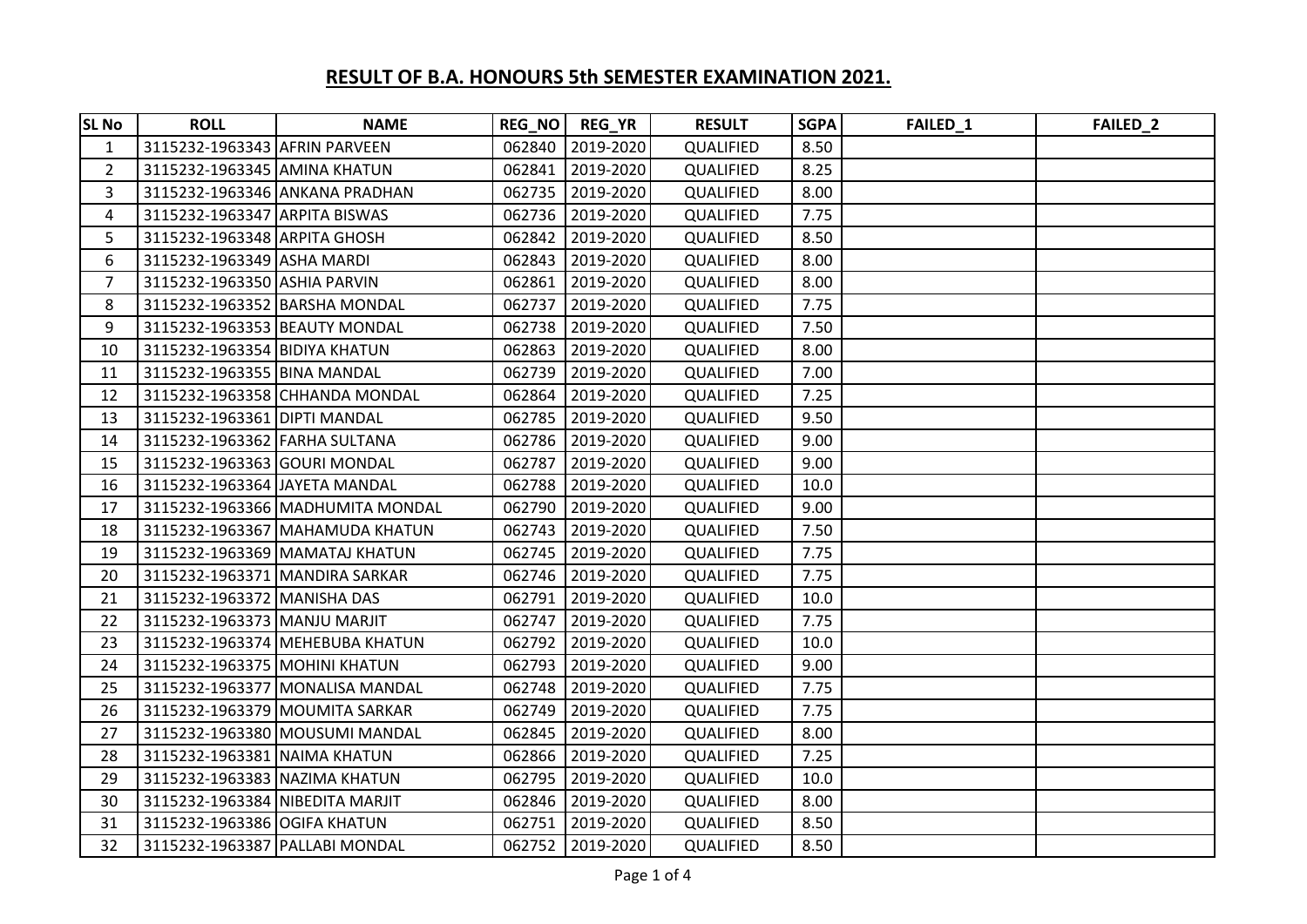| <b>SL No</b> | <b>ROLL</b>                     | <b>NAME</b>                       | REG_NO | <b>REG_YR</b>    | <b>RESULT</b> | <b>SGPA</b> | FAILED_1             | FAILED_2           |
|--------------|---------------------------------|-----------------------------------|--------|------------------|---------------|-------------|----------------------|--------------------|
| 33           | 3115232-1963389 PARINITA MARJIT |                                   |        | 062754 2019-2020 | QUALIFIED     | 7.75        |                      |                    |
| 34           | 3115232-1963390 PAYEL DAFADAR   |                                   |        | 062755 2019-2020 | QUALIFIED     | 7.00        |                      |                    |
| 35           | 3115232-1963391 PAYEL KHATUN    |                                   | 062756 | 2019-2020        | QUALIFIED     | 7.50        |                      |                    |
| 36           | 3115232-1963392 PRITI DAS       |                                   | 062797 | 2019-2020        | QUALIFIED     | 9.25        |                      |                    |
| 37           | 3115232-1963393 PRITI SARKAR    |                                   | 062798 | 2019-2020        | QUALIFIED     | 9.00        |                      |                    |
| 38           | 3115232-1963394 PRIYANKA GHOSH  |                                   | 062867 | 2019-2020        | QUALIFIED     | 7.75        |                      |                    |
| 39           | 3115232-1963396 PUJA MONDAL     |                                   | 062799 | 2019-2020        | QUALIFIED     | 9.00        |                      |                    |
| 40           | 3115232-1963397 PUJA MONDAL     |                                   | 062868 | 2019-2020        | QUALIFIED     | 8.00        |                      |                    |
| 41           | 3115232-1963398 PURNIMA SAHA    |                                   | 062758 | 2019-2020        | QUALIFIED     | 7.50        |                      |                    |
| 42           | 3115232-1963399 RAFIJA KHATUN   |                                   | 062759 | 2019-2020        | QUALIFIED     | 7.50        |                      |                    |
| 43           |                                 | 3115232-1963402 RESMINA KHATUN    | 062870 | 2019-2020        | QUALIFIED     | 7.00        |                      |                    |
| 44           | 3115232-1963404 RIJIA SULTANA   |                                   | 062847 | 2019-2020        | QUALIFIED     | 8.00        |                      |                    |
| 45           | 3115232-1963405 RIMA MONDAL     |                                   | 062760 | 2019-2020        | QUALIFIED     | 7.00        |                      |                    |
| 46           | 3115232-1963406 RIMITA GHOSH    |                                   | 062761 | 2019-2020        | QUALIFIED     | 7.50        |                      |                    |
| 47           | 3115232-1963407 RONOK JAHAN     |                                   | 062848 | 2019-2020        | QUALIFIED     | 8.00        |                      |                    |
| 48           | 3115232-1963408 RUMI MONDAL     |                                   | 062849 | 2019-2020        | QUALIFIED     | 8.00        |                      |                    |
| 49           | 3115232-1963412 SAMIMA NASRIN   |                                   | 062873 | 2019-2020        | QUALIFIED     | 7.25        |                      |                    |
| 50           | 3115232-1963414 SATHI KHATUN    |                                   | 062762 | 2019-2020        | QUALIFIED     | 8.00        |                      |                    |
| 51           |                                 | 3115232-1963416 SHARMISTHA NANDI  | 062763 | 2019-2020        | SUPPLEMENTARY |             | BNGHCC-11, BNGHCC-12 | BNGHDS-1, BNGHDS-2 |
| 52           | 3115232-1963417 SHREYA MONDAL   |                                   | 062874 | 2019-2020        | QUALIFIED     | 7.25        |                      |                    |
| 53           | 3115232-1963418 SOMA MONDAL     |                                   | 062804 | 2019-2020        | QUALIFIED     | 10.0        |                      |                    |
| 54           | 3115232-1963420 SUDIPTA GHOSH   |                                   | 062851 | 2019-2020        | QUALIFIED     | 7.75        |                      |                    |
| 55           | 3115232-1963421 SUHANA KHATUN   |                                   | 062765 | 2019-2020        | QUALIFIED     | 7.50        |                      |                    |
| 56           | 3115232-1963422 SUNITA SAHA     |                                   | 062852 | 2019-2020        | QUALIFIED     | 8.50        |                      |                    |
| 57           | 3115232-1963423 SUPRIYA DAS     |                                   | 062805 | 2019-2020        | QUALIFIED     | 9.75        |                      |                    |
| 58           | 3115232-1963425 SURABHI GHOSH   |                                   | 062767 | 2019-2020        | QUALIFIED     | 7.50        |                      |                    |
| 59           | 3115232-1963426 SUSMITA BISWAS  |                                   | 062768 | 2019-2020        | SUPPLEMENTARY |             | BNGHCC-11, BNGHCC-12 | BNGHDS-1, BNGHDS-2 |
| 60           | 3115232-1963427 TANU SARKAR     |                                   | 062806 | 2019-2020        | QUALIFIED     | 10.0        |                      |                    |
| 61           | 3115232-1963428 TISTA MONDAL    |                                   | 062769 | 2019-2020        | QUALIFIED     | 7.50        |                      |                    |
| 62           | 3115232-1963430 TITHIE MARJIT   |                                   | 062853 | 2019-2020        | QUALIFIED     | 7.50        |                      |                    |
| 63           | 3115232-1963431 TUHINA KHATUN   |                                   | 062876 | 2019-2020        | QUALIFIED     | 7.50        |                      |                    |
| 64           |                                 | 3115232-1963433 ABUL HASAN SHEIKH | 062770 | 2019-2020        | QUALIFIED     | 7.50        |                      |                    |
| 65           | 3115232-1963434 AJARUL ISLAM    |                                   | 062877 | 2019-2020        | QUALIFIED     | 7.50        |                      |                    |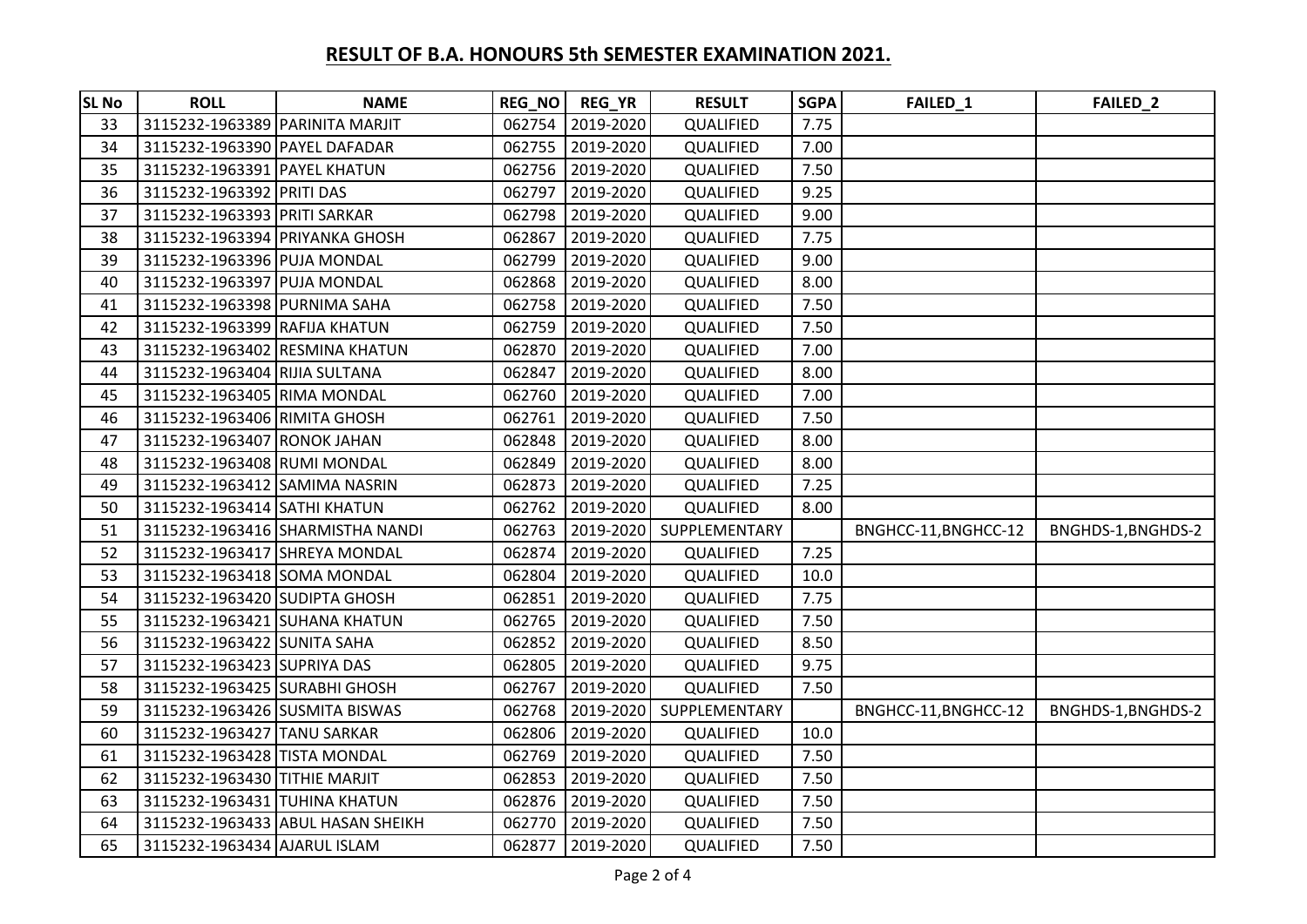| <b>SL No</b> | <b>ROLL</b>                     | <b>NAME</b>                       |        | REG_NO   REG_YR  | <b>RESULT</b>    | <b>SGPA</b> | FAILED_1 | FAILED <sub>2</sub> |
|--------------|---------------------------------|-----------------------------------|--------|------------------|------------------|-------------|----------|---------------------|
| 66           | 3115232-1963436 AMAN SK         |                                   |        | 062808 2019-2020 | QUALIFIED        | 10.0        |          |                     |
| 67           | 3115232-1963437 AMIT DAS        |                                   |        | 062878 2019-2020 | QUALIFIED        | 7.75        |          |                     |
| 68           | 3115232-1963438 AMIT GHOSH      |                                   | 062771 | 2019-2020        | QUALIFIED        | 7.50        |          |                     |
| 69           |                                 | 3115232-1963439 ARABINDA MONDAL   |        | 062809 2019-2020 | QUALIFIED        | 10.0        |          |                     |
| 70           | 3115232-1963440 ARIT MONDAL     |                                   | 062772 | 2019-2020        | QUALIFIED        | 7.50        |          |                     |
| 71           | 3115232-1963442 ASARUL SK       |                                   |        | 062810 2019-2020 | QUALIFIED        | 9.00        |          |                     |
| 72           | 3115232-1963443 ASIF HOSSAIN    |                                   |        | 062773 2019-2020 | QUALIFIED        | 7.50        |          |                     |
| 73           | 3115232-1963445 AZIM SK         |                                   | 062811 | 2019-2020        | QUALIFIED        | 9.00        |          |                     |
| 74           | 3115232-1963447 BIKRAM DAS      |                                   |        | 062855 2019-2020 | QUALIFIED        | 8.00        |          |                     |
| 75           | 3115232-1963448 BIKRAM MANDAL   |                                   |        | 062813 2019-2020 | QUALIFIED        | 9.00        |          |                     |
| 76           | 3115232-1963449 BISHAL SIMLANDY |                                   |        | 062814 2019-2020 | QUALIFIED        | 10.0        |          |                     |
| 77           | 3115232-1963450 BRAJA LAL GHOSH |                                   |        | 062856 2019-2020 | QUALIFIED        | 8.50        |          |                     |
| 78           |                                 | 3115232-1963452 DEBASISH MANDAL   |        | 062774 2019-2020 | QUALIFIED        | 7.50        |          |                     |
| 79           | 3115232-1963453 DIP KONAI       |                                   |        | 062815 2019-2020 | QUALIFIED        | 9.25        |          |                     |
| 80           |                                 | 3115232-1963454 GOLAM KAIF MONDAL | 062857 | 2019-2020        | QUALIFIED        | 8.00        |          |                     |
| 81           | 3115232-1963455   IMAM HOSSAIN  |                                   |        | 062882 2019-2020 | QUALIFIED        | 7.00        |          |                     |
| 82           | 3115232-1963456 INDRAJIT KONAI  |                                   |        | 062816 2019-2020 | <b>QUALIFIED</b> | 9.00        |          |                     |
| 83           | 3115232-1963457 JIAUR RAHAMAN   |                                   | 062817 | 2019-2020        | QUALIFIED        | 9.00        |          |                     |
| 84           | 3115232-1963459 KRISHNA DAS     |                                   |        | 062818 2019-2020 | QUALIFIED        | 10.0        |          |                     |
| 85           |                                 | 3115232-1963461 MANTHAN MARJIT    |        | 062819 2019-2020 | QUALIFIED        | 9.00        |          |                     |
| 86           |                                 | 3115232-1963463 MD HASANUR JAMAN  |        | 062886 2019-2020 | QUALIFIED        | 7.50        |          |                     |
| 87           |                                 | 3115232-1963464 MD SHARIF MONDAL  | 062887 | 2019-2020        | QUALIFIED        | 7.25        |          |                     |
| 88           | 3115232-1963466 MINARUL SAIKH   |                                   |        | 062858 2019-2020 | QUALIFIED        | 8.00        |          |                     |
| 89           | 3115232-1963467 MINARUL SK      |                                   |        | 062889 2019-2020 | QUALIFIED        | 7.75        |          |                     |
| 90           |                                 | 3115232-1963468 MIR ENAYETULLAH   |        | 062859 2019-2020 | QUALIFIED        | 8.00        |          |                     |
| 91           | 3115232-1963469 MIR KASHEM ALI  |                                   |        | 062820 2019-2020 | QUALIFIED        | 9.00        |          |                     |
| 92           | 3115232-1963474 NIJAMUDDIN SK   |                                   |        | 062822 2019-2020 | QUALIFIED        | 9.00        |          |                     |
| 93           | 3115232-1963475 NOBIRUL ISLAM   |                                   |        | 062775 2019-2020 | QUALIFIED        | 7.50        |          |                     |
| 94           | 3115232-1963476 NURZAMAL SK     |                                   |        | 062893 2019-2020 | QUALIFIED        | 7.00        |          |                     |
| 95           | 3115232-1963477 PABITRA MANDAL  |                                   |        | 062823 2019-2020 | QUALIFIED        | 8.75        |          |                     |
| 96           | 3115232-1963478 PROTAB MONDAL   |                                   |        | 062824 2019-2020 | QUALIFIED        | 9.75        |          |                     |
| 97           | 3115232-1963479 RAJESH SK       |                                   |        | 062825 2019-2020 | QUALIFIED        | 9.00        |          |                     |
| 98           | 3115232-1963480 RAKIBUL ISLAM   |                                   |        | 062826 2019-2020 | QUALIFIED        | 10.0        |          |                     |